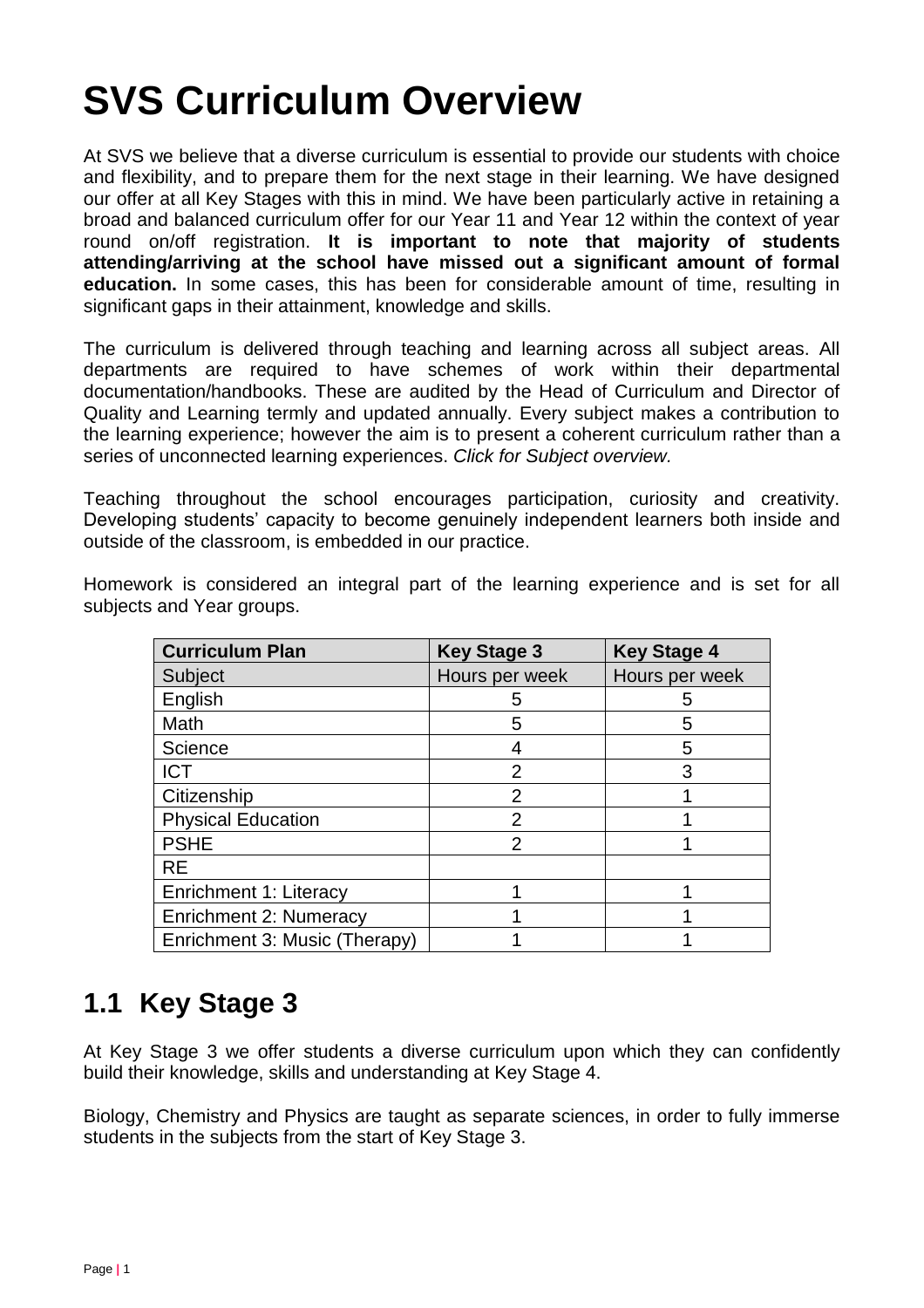

Other core curriculum subjects taught in Key Stage 3 include: English, Mathematics, Citizenship and ICT.

Lessons of PSHE and RE are taught in form groups once per week and delivered by the Form Tutor.

#### **1.2 Key Stage 4**

At Key Stage 4 almost all students follow an academic curriculum with GCSE and Functional Skills subjects.

#### **KS4 Pathways**

All students will follow a pathway which best meets their individual ability and skills to ensure that every student has the opportunity to achieve his or her potential. SVS as a matter of policy ensures that all our pupils will leave with qualification and a secure progression route.

The pathway that a student will follow is based upon a wide range of variables including Key Stage 2 Levels, school reports and initial diagnostic assessments.

There are two main pathways – Progress (GCSE) and Foundation (FS). It is very important that students' choices give them a balanced curriculum to ensure they develop a wide range of skills and knowledge. They will need a range of subjects with a strong academic core that leave the way open to as many career and further educational routes as possible as their ideas change and develop.

Details of all qualifications are provided in Annex B, including an overview of topics studied, details of assessment and links to the exam board.

In addition to accredited qualifications, all students will have a lesson of Core PE each week and study Personal Social and Health Education (PSHE) and Religious Studies (RE) throughout the year, during Tutor Time. Enrichment classes on literacy and numeracy are also offered twice a week after school by subject leads.

| <b>Subject</b>     | Pathway 1 (GCSE)                           | <b>Pathway 2 (Functional Skills)</b> |
|--------------------|--------------------------------------------|--------------------------------------|
|                    |                                            | FS Edexcel L1 & L2                   |
| English            | GCSE AQA 8700                              | FS Edexcel Entry Level 1-3           |
|                    |                                            | FS Edexcel L1 & L2                   |
| <b>Mathematics</b> | <b>GCSE Edexcel 1MA1F/H</b>                | FS Edexcel Entry Level 1-3           |
|                    | <b>GCSE Science Combined (Trilogy) AQA</b> |                                      |
| Science            | 8464F/H - Worth two GCSEs                  | <b>Edexcel Entry Level 1-3</b>       |
| Humanities         | Citizenship Edexcel 1CS0                   | <b>AQA Unit Awards</b>               |
| <b>ICT</b>         |                                            | FS Edexcel Entry Level 1-3           |

### **1.3 Pathways Overview**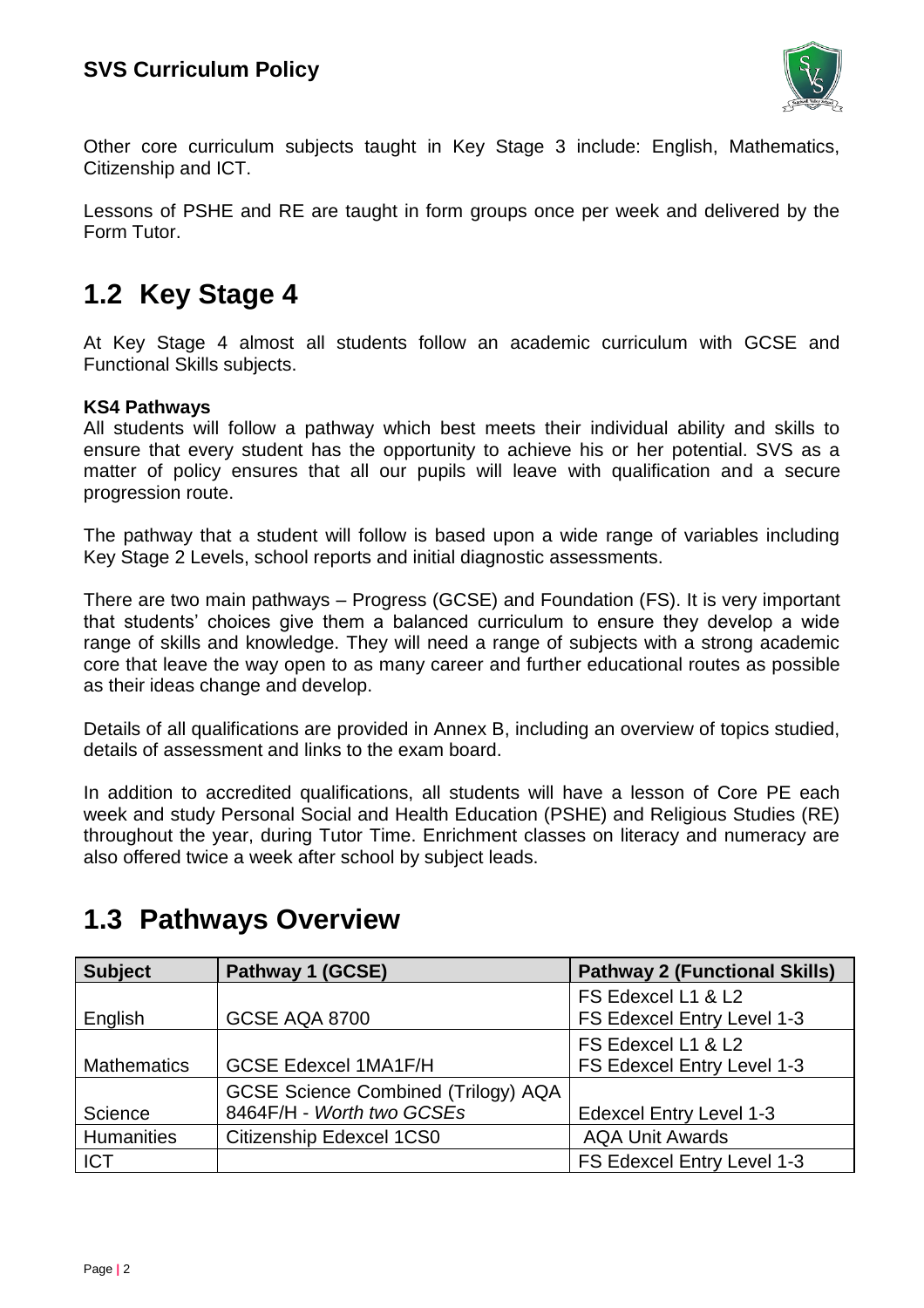

# **1.4 Progress for All**

Students are supported in their studies through subject mentoring schemes (intervention), additional revision classes during February and May half-terms, and one to one tutorial support (*in progress*).

By way of reasonable adjustment for students with additional learning needs, a number of intervention classes which are taught by respective subject specialists with SEN support are available. The aim of this adaptation is to support the acquisition of key skills vital for future success across the curriculum whilst also retaining close alignment with our international curriculum ethos.

Individual guidance is also on hand from our dedicated mentors and pastoral staff. At every stage, the students' wellbeing and progress are monitored by form tutors, subject staff and Curriculum Head while the Management Information System (MIS) provides parents access to the timetable, attendance, reports to enable parents to oversee their child's work and gain an understanding of their day to day commitments and learning.

## **2 Inclusion**

Teachers set high expectations for all pupils. They will use appropriate assessment to set ambitious targets and plan challenging work for all groups, including:

- More able pupils
- Pupils with low prior attainment
- Pupils from disadvantaged backgrounds
- Pupils with SEN
- Pupils with English as an additional language (EAL)

Teachers will plan lessons so that pupils with SEN and/or disabilities can study every National Curriculum subject, wherever possible, and ensure that there are no barriers to every pupil achieving.

Teachers will also take account of the needs of pupils whose first language is not English. Lessons will be planned so that teaching opportunities help pupils to develop their English, and to support pupils to take part in all subjects.

Further information can be found in our statement of equality information and objectives, and in our SEN policy and information report.

### **3 Monitoring arrangements**

The principal together with the Curriculum Lead monitor the way the subjects are taught throughout the school by: